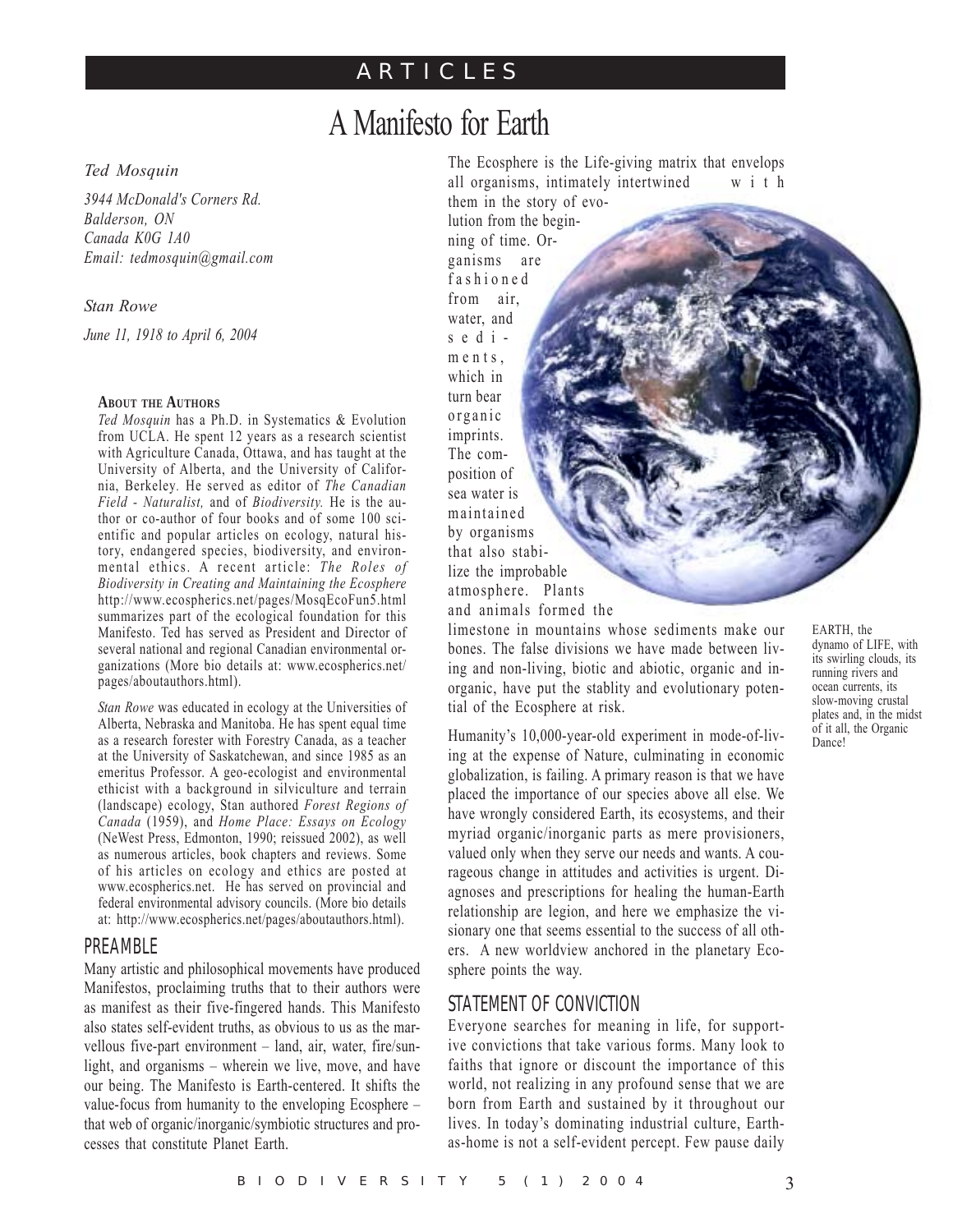to consider with a sense of wonder the enveloping matrix from which we came and to which, at the end, we all return. Because we are issue of the Earth, the harmonies of its lands, seas, skies and its countless beautiful organisms carry rich meanings barely understood.

We are convinced that until the Ecosphere is recognized as the indispensable common ground of all human activities, people will continue to set their immediate interests first. Without an ecocentric perspective that anchors values and purposes in a greater reality than our own species, the resolution of political, economic, and religious conflicts will be impossible. Until the narrow focus on human communities is broadened to include Earth's ecosystems – the local and regional places wherein we dwell – programs for healthy sustainable ways of living will fail.

A trusting attachment to the Ecosphere, an aesthetic empathy with surrounding Nature, a feeling of awe for the miracle of the Living Earth and its mysterious harmonies, is humanity's largely unrecognized heritage. Affectionately realized again, our connections with the natural world will begin to fill the gap in lives lived in the industrialized world. Important ecological purposes that civilization and urbanization have obscured will re-emerge. The goal is restoration of Earth's diversity and beauty, with our prodigal species once again a cooperative, responsible, ethical member.

#### CORE PRINCIPLES

**Principle 1** The Ecosphere is the Center of Value for Humanity **Principle 2** The Creativity and Productivity of Earth's Ecosystems Depend on their Integrity **Principle 3** The Earth-centered Worldview is supported by Natural History **Principle 4** Ecocentric Ethics are Grounded in Awareness of our Place in Nature **Principle 5** An Ecocentric Worldview Values Diversity of Ecosystems and Cultures **Principle 6** Ecocentric Ethics Support Social Justice ACTION PRINCIPLES **Principle 7** Defend and Preserve Earth's Creative Potential **Principle 8** Reduce Human Population Size **Principle 9** Reduce Human Consumption of Earth Parts **Principle 10** Promote Ecocentric Governance **Principle 11** Spread the Message

Herds of Wildebeest and Zebras on the Serengeti Plains of Africa testify to the innate generative capacity of Earth's natural ecosystems. (Photo by Tim Clark, London, U.K. Web site: http:// www.wildlifetravel.net).

# CORE PRINCIPLES

# **Principle 1. The Ecosphere is the Center of Value for Humanity**

The Ecosphere, the Earth globe, is the generative source of evolutionary creativity. From the planet's inorganic/ organic ecosystems organisms emerged: first bacterial cells and eventually those complex confederations of cells that are human beings. Hence, dynamic ecosystems,



intricately expressed in all parts of the Ecosphere, exceed in value and importance the species they contain.

The reality and value of each person's ecological or outer being has attracted scant attention compared to the philosophic thought lavished on humanity's inner being, the latter an individualistic focus that draws attention away from ecological needs and neglects the vital importance of the Ecosphere. Extended to society as concern only for the welfare of people, this homocentrism (anthropocentrism) is a doctrine of species-selfishness destructive of the natural world. Biocentrism that extends sympathy and understanding beyond the human race to other organisms marks an ethical advance, but its scope is limited. It fails to appreciate the importance of the total ecological "surround." Without attention to the priority of Earth-as-context, biocentrism easily reverts to a chauvinistic homocentrism, for who among all animals is commonly assumed to be the wisest and best? Ecocentrism, emphasizing the Ecosphere as the primary Life-Giving system rather than merely life's support, provides the standard to which humanity must appeal for future guidance.

We humans are conscious expressions of the Ecosphere's generative forces, our individual "aliveness" experienced as inseparable from sun-warmed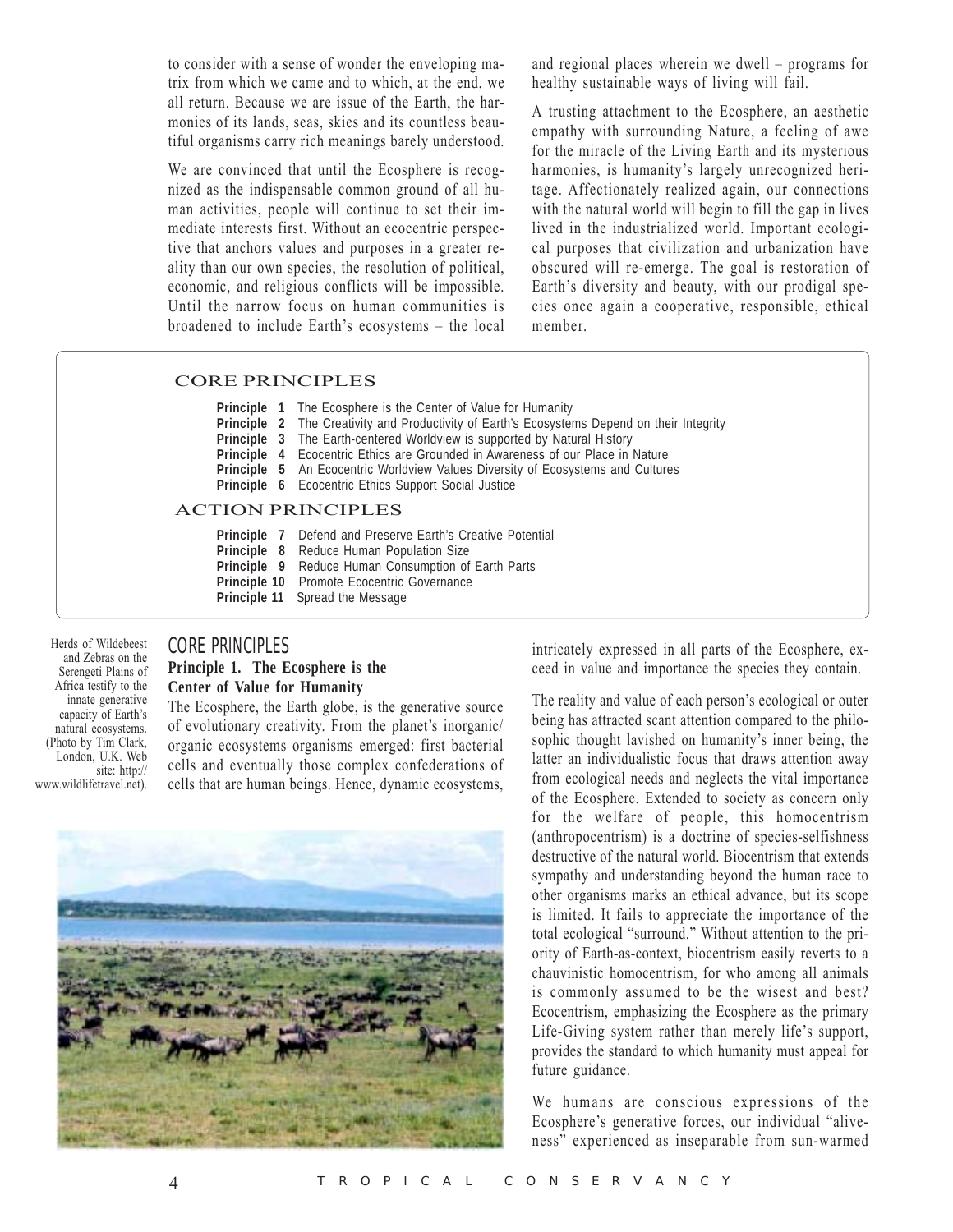air, water, land, and the food that other organisms provide. Like all other vital beings born from Earth, we have been "tuned" through long evolution to its resonances, its rhythmic cycles, its seasons. Language, thought, intuitions – all are drawn directly or metaphorically from the fact of our physical being on Earth. Beyond conscious experience, every person embodies an intelligence, an innate wisdom of the body that, without conscious thought, suits it to participate as a symbiotic part of terrestrial ecosystems. Comprehension of the ecological reality that people are Earthlings, shifts the center of values away from the homocentric to the ecocentric, from *Homo sapiens* to Planet Earth.

#### **Principle 2. The Creativity and Productivity of Earth's Ecosystems Depends on their Integrity**

"Integrity" refers to wholeness, to completeness, to the ability to function fully. The standard is Nature's sunenergized ecosystems in their undamaged state; for example, a productive tract of the continental sea-shelf or a temperate rain forest in pre-settlement days when humans were primarily foragers. Although such times are beyond recall, their ecosystems (as much as we can know them) still provide the only known blueprints for sustainability in agriculture, forestry, and fisheries. Current failings in all three of these industrialized enterprises show the effects of deteriorating integrity; namely, loss of productivity and aesthetic appeal in parallel with the continuing disruption of vital ecosystem functions.

The evolutionary creativity and continued productivity of Earth and its regional ecosystems require the continuance of their key structures and ecological processes. This internal integrity depends on the preservation of communities with their countless forms of evolved cooperation and interdependence. Integrity depends on intricate food chains and energy flows, on uneroded soils and the cycling of essential materials such as nitrogen, potassium, phosphorus. Further, the natural compositions of air, sediments, and water have been integral to Nature's healthy processes and functions. Pollution of these three, along with exploitive extraction of inorganic and organic constituents, weakens ecosystem integrity and the norms of the Ecosphere, the fount of evolving Life.

### **Principle 3. The Earth-centered Worldview is Supported by Natural History**

Natural History is the story of Earth unfolding. Cosmologists and geologists tell of Earth's beginnings more than four billion years ago, the appearance of small sea creatures in early sediments, the emergence of terrestrial animals from the sea, the Age of Dinosaurs, the evolution with mutual influences of insects, flowering plants, and mammals from which, in recent geological time, came the Primates and humankind. We



share genetic material and a common ancestry with all the other creatures that participate in Earth's ecosystems. Such compelling narratives place humanity in context. Stories of Earth's unfolding over the eons trace our coevolution with myriad companion organisms through compliance, and not solely through competitiveness. The facts of organic coexistence reveal the important roles of mutualism, cooperation, and symbiosis within Earth's grand symphony.

Cultural myths and stories that shape our attitudes and values tell where we came from, who we are, and where in the future we are going. These stories have been unrealistically homocentric and/or other-worldly. In contrast, the evidence-based, outward-looking narrative of humanity's natural history – made from stardust, gifted with vitality and sustained by the Ecosphere's natural processes – is not only believable but also more marvelous than traditional humancentered myths. By showing humanity-in-context, as one organic component of the planetary globe, ecocentric narratives also reveal a functional purpose and an ethical goal; namely, the human part serving the greater Earth whole.

Desert ecosystems cover huge regions of Earth. Here pictured are two scenes of the Mojave desert, California. Deserts are often characterized by highly specialized deep rooted shrubs, a great many annual, ephemeral plant genera as well as the most unusual animals with unique adaptations for survival. (Photos by Ted Mosquin).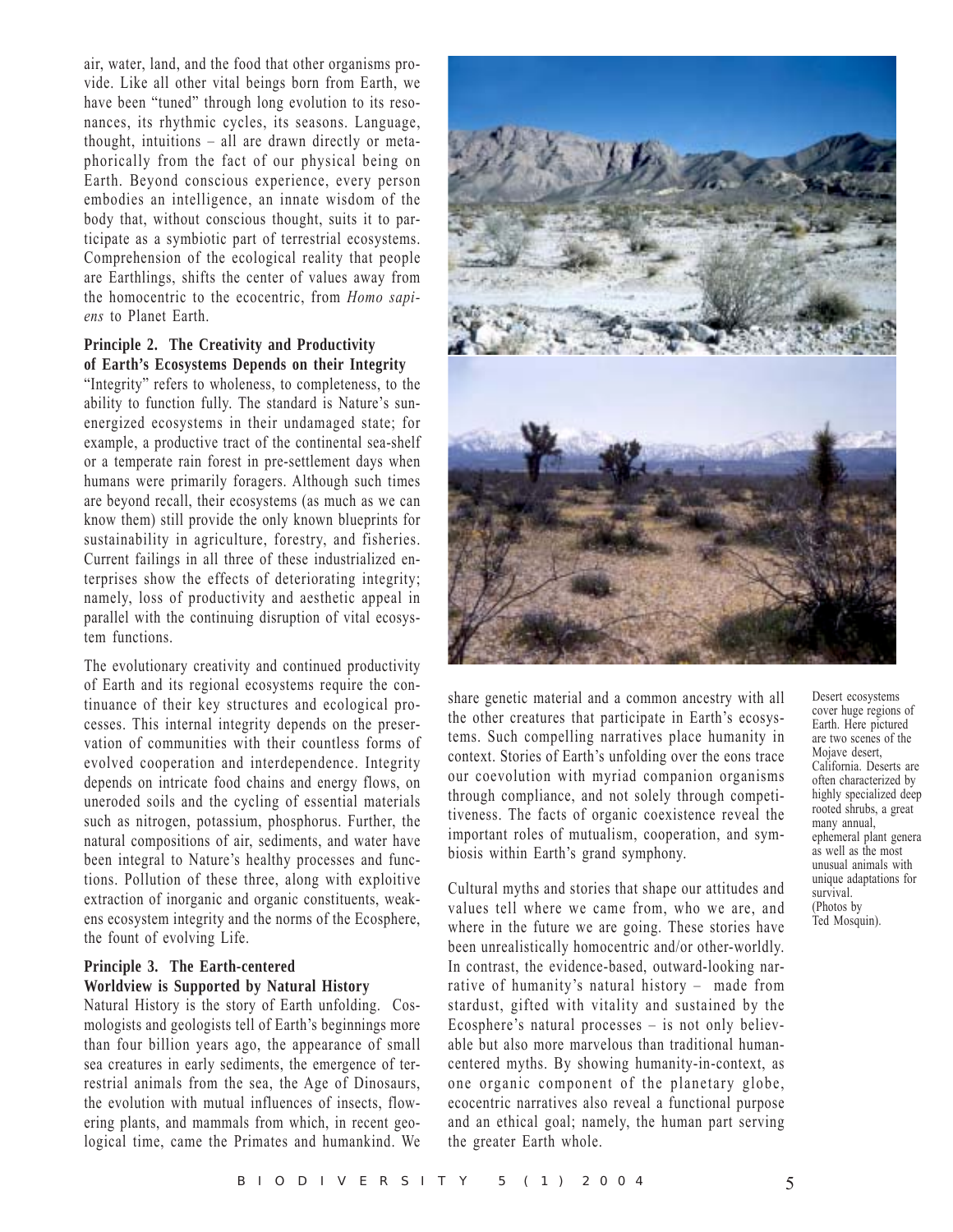

From the tropics to polar lands, the presence of mountains has provided unique circumstances for the evolution of novel organic forms, and the emergence of a rich diversity of local human cultures (Principle 5). This is a view of the Valhalla Mountains in B.C. as seen from Idaho peak to the east with the small delta town of Silverton at the base. (Photo by John A.Rowe).

#### **Principle 4. Ecocentric Ethics are Grounded in Awareness of our Place in Nature**

Ethics concerns those unselfish attitudes and actions that flow from deep values; that is, from the sense of what is fundamentally important. A profound appreciation of Earth prompts ethical behavior toward it. Veneration of Earth comes easily with out-of-doors childhood experiences and in adulthood is fostered by living-in-place so that landforms and waterforms, plants and animals, become familiar as neighborly acquaintances. The ecological worldview and ethic that finds prime values in the Ecosphere draws its strength from exposure to the natural and semi-natural world, the rural rather than the urban milieu. Consciousness of one's status in this world prompts wonder, awe, and a resolve to restore, conserve, and protect the Ecosphere's ancient beauties and natural ways that for eons have stood the test of time.

Planet Earth and its varied ecosystems with their matrix elements – air, land, water, and organic things – surrounds and nourishes each person and each community, cyclically giving life and taking back the gift. An awareness of self as an ecological being, fed by water and other organisms, and as a deep-air animal

living at the productive, sun-warmed interface where atmosphere meets land, brings a sense of connectedness and reverence for the abundance and vitality of sustaining Nature.

## **Principle 5. An Ecocentric Worldview Values Diversity of Ecosystems and Cultures**

A major revelation of the Earth-centered perspective is the amazing variety and richness of ecosystems and their organic/inorganic parts. The Earth's surface presents an aesthetically appealing diversity of arctic, temperate and tropical ecosystems. Within this global mosaic the many different varieties of plants, animals, and humans are dependent on their accompanying medley of landforms, soils, waters and local climates. Thus biodiversity, the diversity of organisms, depends on maintenance of ecodiversity, the diversity of ecosystems. Cultural diversity – a form of biodiversity – is the historical result of humans fitting their activities, thoughts and language to specific geographic ecosystems. Therefore, whatever degrades and destroys ecosystems is both a biological and a cultural danger and disgrace. An ecocentric worldview values Earth's diversity in all its forms, the non-human as well as the human.

Each human culture of the past developed a unique language rooted aesthetically and ethically in the sights, sounds, scents, tastes, and feelings of the particular part of Earth that was home to it. Such ecosystem-based cultural diversity was vital, fostering ways of sustainable living in different parts of Earth. Today the ecological languages of aboriginal people, and the cultural diversity they represent, are as endangered as tropical forest species and for the same reasons: the world is being homogenized, ecosystems are being simplified, diversity is declining, variety is being lost. Ecocentric ethics challenges today's economic globalization that ignores the ecological wisdom embedded in diverse cultures, and destroys them for short-term profit.

#### **Principle 6. Ecocentric Ethics Support Social Justice**

Many of the injustices within human society hinge on inequality. As such they comprise a subset of the larger injustices and inequities visited by humans on Earth's ecosystems and their species. With its extended forms of community, ecocentrism emphasizes the importance of all interactive components of Earth, including many whose functions are largely unknown. Thus the intrinsic value of all ecosystem parts, organic and inorganic, is established without prohibiting their careful use. "Diversity with Equality" is the standard: an ecological law based on Nature's functioning that provides an ethical guideline for human society.

Social ecologists justly criticize the hierarchical organization within cultures that discriminates against the powerless, especially against disadvantaged women and chil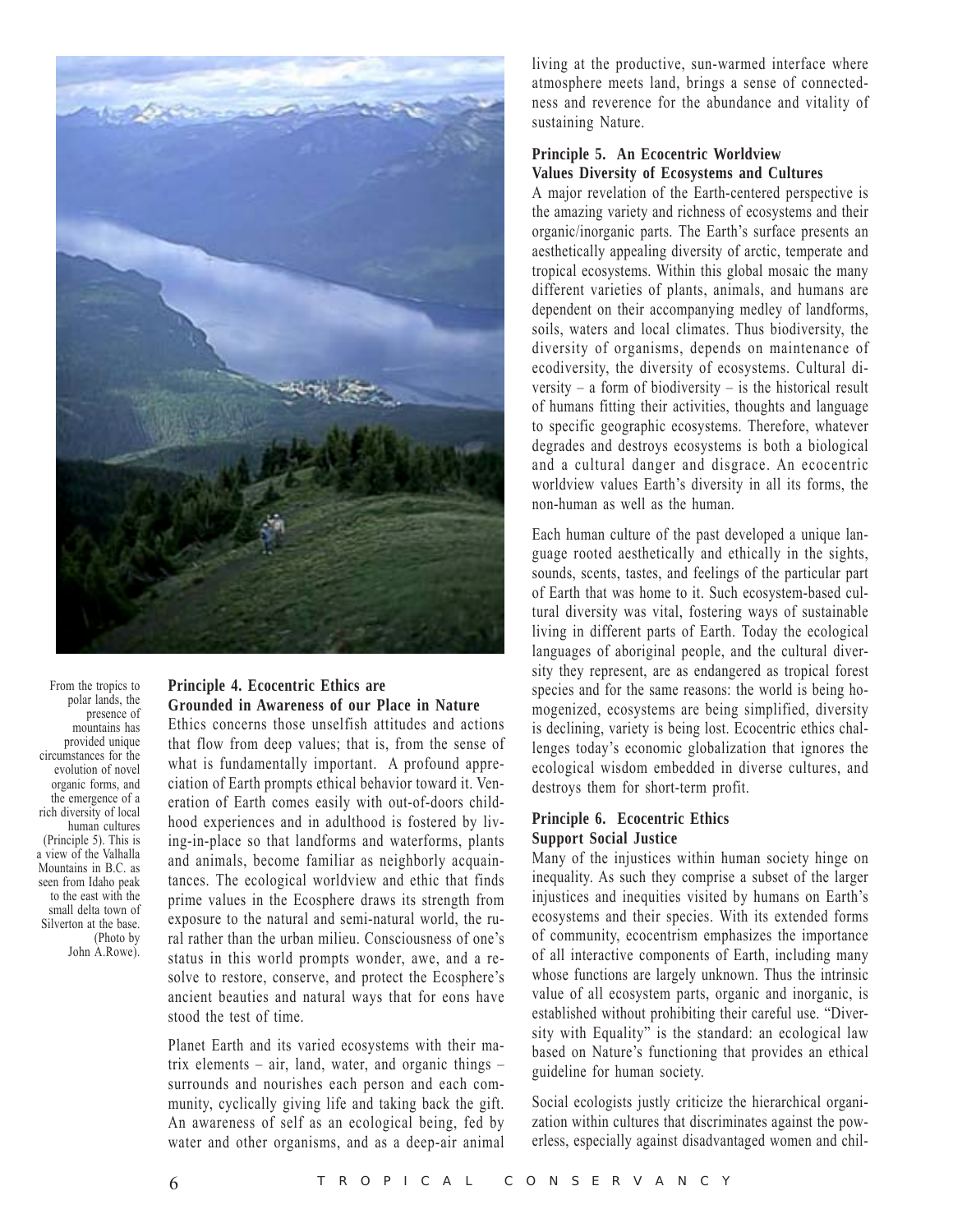dren. The argument that progress toward sustainable living will be impeded until cultural advancement eases the tensions arising from social injustice and gender inequality, is correct as far as it goes. What it fails to consider is the current rapid degradation of Earth's ecosystems that increases inter-human tensions while foreclosing possibilities for sustainable living and for the elimination of poverty. Social justice issues, however important, cannot be resolved unless the hemorrhaging of ecosystems is stopped by putting an end to homocentric philosophies and activities.

# ACTION PRINCIPLES **Principle 7. Defend and Preserve Earth's Creative Potential**

The originating powers of the Ecosphere are expressed through its resilient geographic ecosystems. Therefore, as first priority, the ecocentric philosophy urges preservation and restoration of natural ecosystems and their component species. Barring planet-destroying collisions with comets and asteroids, Earth's evolving inventiveness will continue for millions of years, hampered only where humans have destroyed whole ecosystems by exterminating species or by toxifying sediments, water and air. The permanent darkness of extinction removes strands in the organic web, reducing the beauty of the Earth and the potential for the future emergence of unique ecosystems with companion organisms, some possibly of greater-than-human sensitivity and intelligence.

 "The first rule of intelligent tinkering is to save all the parts" (Aldo Leopold - *Sand County Almanac*). Actions that unmake the stability and health of the Ecosphere and its ecosystems need to be identified and publicly condemned. Among the most destructive of human activities are militarism and its gross expenditures, the mining of toxic materials, the manufacture of biological poisons in all forms, industrial farming, industrial fishing, and industrial forestry. Unless curbed, lethal technologies such as these, justified as necessary for protecting specific human populations, enriching special corporate interests, and satisfying human wants rather than needs, will lead to evergreater ecological and social disasters.

#### **Principle 8. Reduce Human Population Size**

A primary cause of ecosystem destruction and species extinctions is the burgeoning human population that already far exceeds ecologically sustainable levels. Total world population, now at 6.5 billion, is inexorably climbing by 75 million a year. Every additional human is an environmental "user" on a planet whose capacity to provide for all its creatures is size-limited. In all lands the pressure of numbers continues to undermine the integrity and generative functioning of terrestrial, fresh water, and marine ecosystems. Our human monoculture is overwhelming and destroying Nature's polycultures. Country by country, world population size must be reduced by reducing conceptions.

Ecocentric ethics that value Earth and its evolved systems over species, condemns the social acceptance of unlimited human fecundity. Present need to reduce numbers is greatest in wealthy countries where per capita use of energy and Earth materials is highest. A reasonable objective is the reduction to population levels as they were before the widespread use of fossil fuels; that is, to one billion or less. This will be accomplished either by intelligent policies or inevitably by plague, famine, and warfare.

## **Principle 9. Reduce Human Consumption of Earth Parts**

The chief threat to the Ecosphere's diversity, beauty and stability is the ever-increasing appropriation of the planet's goods for exclusive human uses. Such appropriation and over-use, often justified by population overgrowth, steals the livelihood of other organisms. The selfish homocentric view that humans have the right to all ecosystem components – air, land, water, organisms – is morally reprehensible. Unlike plants, we humans are "heterotrophs" (other-feeders) and must kill to feed, clothe and shelter ourselves, but this is no license to plunder and exterminate. The accelerating consumption of Earth's vital parts is a recipe for destruction of ecodiversity and biodiversity. Wealthy nations armed with

## WHY THIS MANIFESTO?

This Manifesto is Earth-centered. It is precisely ecocentric, meaning home-centered, rather than biocentric, meaning organism-centered. Its aim is to extend and deepen people's understanding of the primary life-giving and life-sustaining values of Planet Earth, the Ecosphere. The Manifesto consists of six Core Principles that flow from ecological reality, plus five derivative Action Principles outlining humanity's duties to Earth and to the geographic ecosystems Earth comprises. It is offered as a guide to 21st Century ethical thinking, conduct and social policy.

Over the last century advances have been made in scientific, philosophical and religious attitudes to non-human Nature. We commend the efforts of those whose sensitivity to a deteriorating Earth has turned their vision outward, to recognition of the values of the lands, the oceans, animals, plants and other creatures. And yet, for lack of a common ecocentric philosophy, much of this goodwill has been scattered in a hundred different directions. It has been neutralized and rendered ineffective by the one, deep, taken-for-granted cultural belief that assigns first value to Homo sapiens sapiens and then, sequentially, to other organisms according to their relatedness to the primary one.

The recent insight that Earth, the Ecosphere, is an object of supreme value has emerged from cosmologic studies, the Gaia hypothesis, pictures of Earth from space, and especially ecological understanding. The central ecological reality for organisms – 25 million or so species – is that all are Earthlings. None would exist without planet Earth. The mystery and miracle called life is inseparable from Earth's evolutionary history, its composition and processes. Therefore, ethical priority moves beyond humanity to its inclusive Earth home. The Manifesto maps what we believe is an essential step toward a sustainable Earth-human relationship.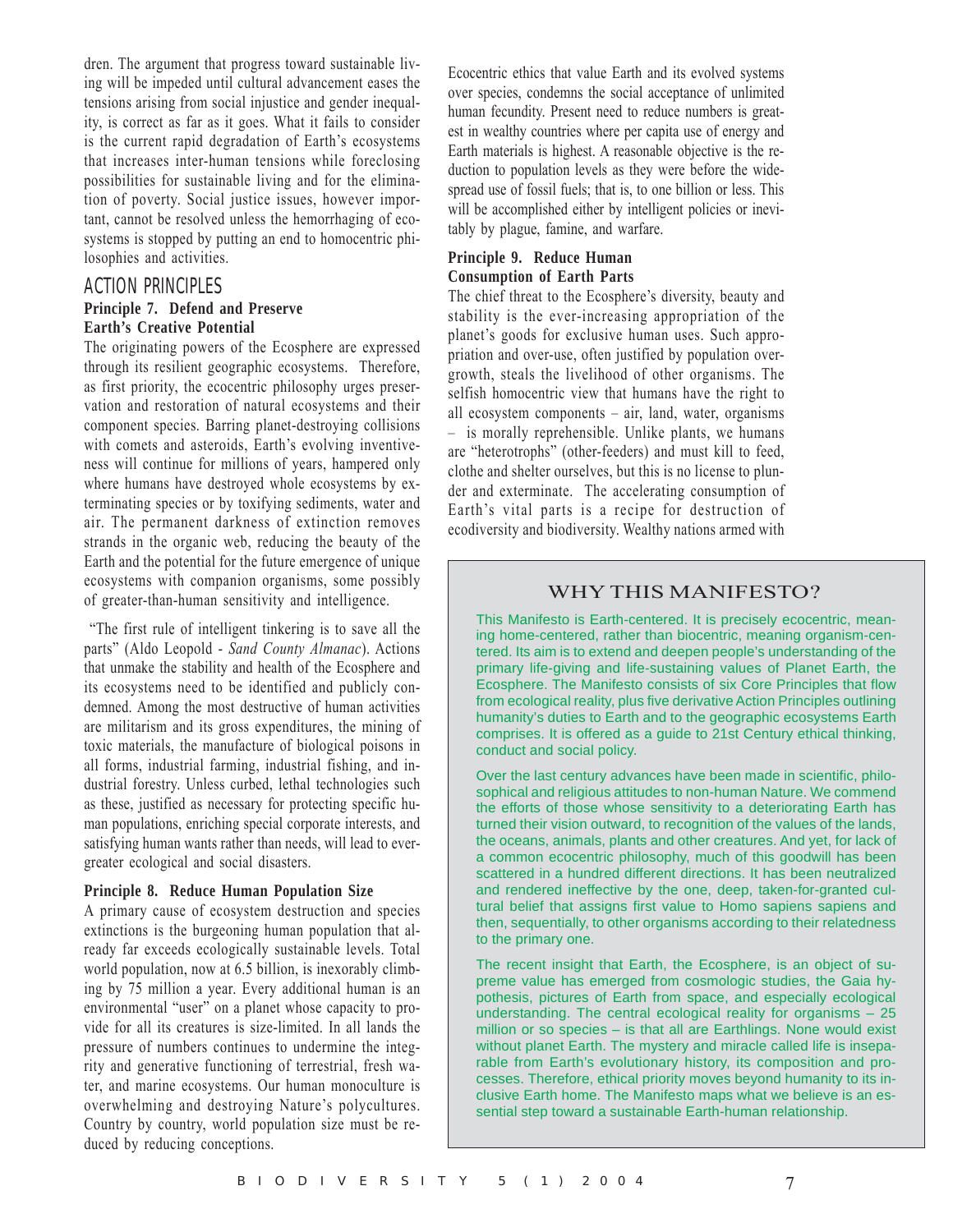Wetland ecosystems *(top)* are more productive of plant and animal biomass than any other on the planet. Their secure presence on the planet made possible the stupendous array of marsh wildlife waterfowl, plants, and invertebrates, living together in complex food chains. No marsh organism could have evolved without these ecosystems that are so dependent on the security of water supply. Bruce Peninsula National Park, Ontario. Photo by Ted Mosquin.

Coral reef fishes *(bottom)* such as these attest to the high productivity of undamaged reef ecosystems where creative symbiotic processes have prevailed for hundreds of millions of years and involving countless different groups of organisms.

powerful technology are the chief offenders, best able to reduce consumption and share with those whose living standards are lowest, but no nation is blameless.

The eternal growth ideology of the market must be renounced, as well as the perverse industrial and economic policies based on it. The Limits to Growth thesis is wise. One rational step toward curbing exploitive economic expansion is the ending of public subsidies to those industries that pollute air, land or water and/or destroy organisms and soils. A philosophy of symbiosis, of living compliantly as a member of Earth's communities, will ensure the restoration of productive ecosystems. For sustainable economies, the guiding beacons are qualitative, not quantitative. "Guard the health, beauty and permanence of land, water, and air, and productivity will look after itself" (E.F. Schumacher - *Small is Beautiful*).

#### **Principle 10. Promote Ecocentric Governance**

Homocentric concepts of governance that encourage over-exploitation and destruction of Earth's ecosystems must be replaced by those beneficial to the survival and integrity of the Ecosphere and its components. Advocates for the vital structures and functions of the Ecosphere are needed as influential members of governing bodies. Such "ecopoliticians," knowledgeable about the



processes of Earth and about human ecology, will give voice to the voiceless. In present centers of power, "Who speaks for wolf?" and "Who speaks for temperate rain forest?" Such questions have more than metaphorical significance; they reveal the necessity of legally safeguarding the many essential non-human components of the Ecosphere.

A body of environmental law that confers legal standing on the Ecosphere's vital structures and functions is required. Country by country, ecologically responsible people must be elected or appointed to governing bodies. Appropriate attorney-guardians will act as defendants when ecosystems and their fundamental processes are threatened. Issues will be settled on the basis of preserving ecosystem integrity, not on preserving economic gain. Over time, new bodies of law, policy, and administration will emerge as embodiments of the ecocentric philosophy, ushering in ecocentric methods of governance. Implementation will necessarily be step by slow step over the long term, as people test practical ways to represent and secure the welfare of essential, other-than-human parts of Earth and its ecosystems.

#### **Principle 11. Spread the Message**

Those who agree with the preceding principles have a duty to spread the word by education and leadership. The initial urgent task is to awaken all people to their functional dependence on Earth's ecosystems, as well as to their bonds with other species. An outward shift in focus from homocentrism to ecocentrism follows, providing an external ethical

#### Some Historical Background

This Manifesto provides a unifying framework for earlier environmental/ethical thinking which, though mostly biocentric, shows ecocentric tendencies. Three examples:

a) The Deep Ecology Platform http://www.deepecology. org/deepplatform.html, developed in 1984 (slightly revised in 2000) by Arne Naess and George Sessions. Although its first four Principles indicate a biocentric rather than ecocentric stance, the Deep Ecology Movement has championed the creativity of all Nature, viewing organisms and natural ecosystems as far more important than simply providers of resources for humanity.

b) The United Nations World Charter for Nature http:// www.oceanlaw.net/texts/wcharter.htm written in 1982. Although it begins well, pointing out that life depends on the uninterrupted functioning of natural systems, it proceeds to emphasize utility for humanity as the chief reason for Earth care.

c) The Earth Charter http://www.earthcharter.org, released in March 2000, is a praiseworthy environmental statement. Its first two Principles — "Respect and Care for the Community of Life" and "Ecological Integrity" are commendably placed ahead of explicit humanistic goals. It links maintenance of biodiversity and the recovery of endangered species to protection of Earth and its ecosystems. In this Manifesto we emphasize above all else the primary values of the Earth.